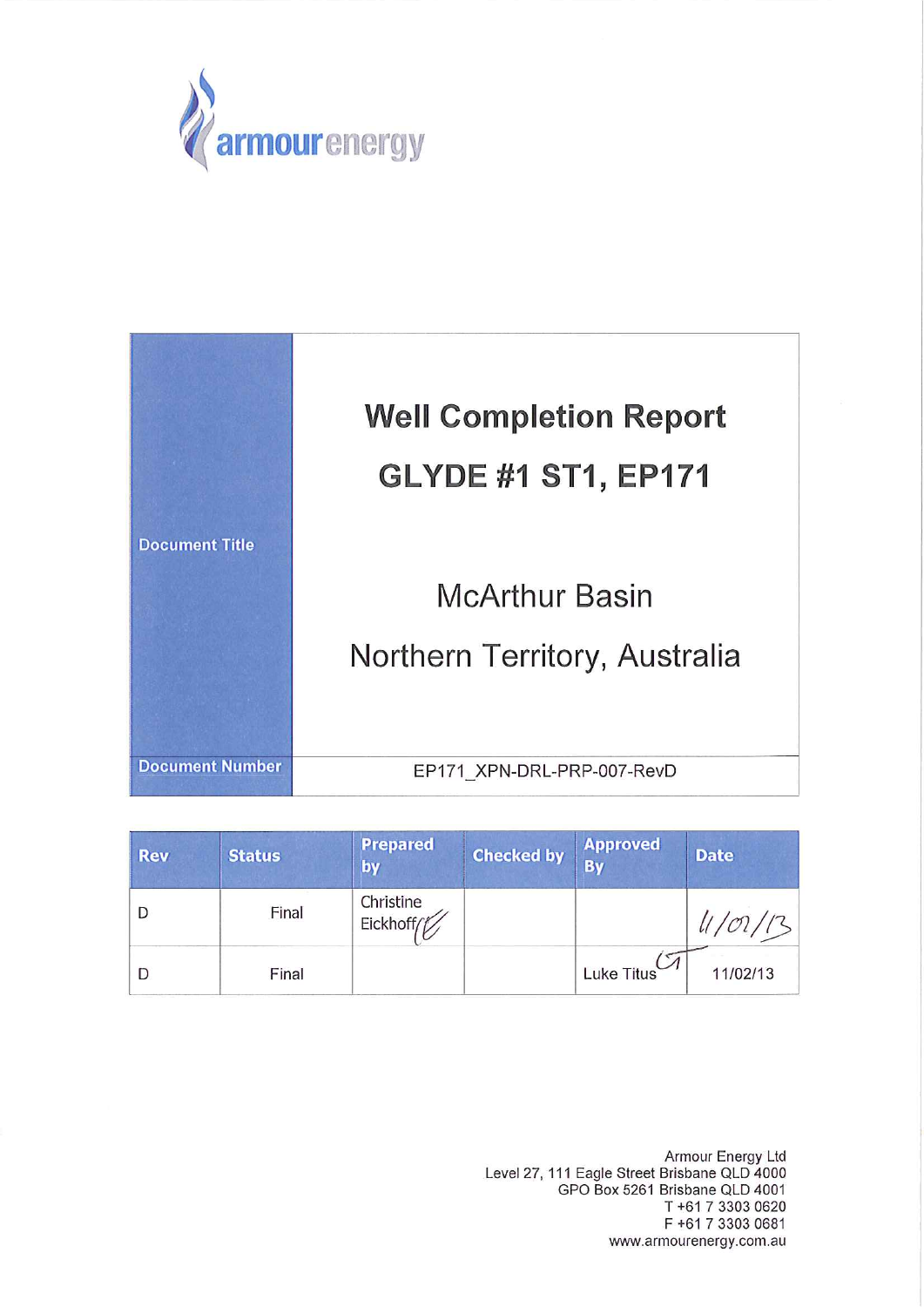

#### Well Completion Report, GLYDE #1 ST1, EP171

### **Table of Contents**

| 1.     |                                                                                   |  |
|--------|-----------------------------------------------------------------------------------|--|
| 2.     |                                                                                   |  |
| 2.1.   |                                                                                   |  |
| 2.2.   |                                                                                   |  |
| 2.3.   |                                                                                   |  |
| 2.4.   |                                                                                   |  |
| 2.5.   |                                                                                   |  |
| 2.6.   |                                                                                   |  |
| 2.7.   |                                                                                   |  |
| 2.8.   |                                                                                   |  |
| 3.     |                                                                                   |  |
| 3.1.   | Depth and Types of Cores and Cuttings, Well Evaluation Log and Fluid Samples. 15  |  |
| 3.1.1. |                                                                                   |  |
| 3.1.2. |                                                                                   |  |
| 3.1.3. |                                                                                   |  |
| 3.1.4. |                                                                                   |  |
| 3.2.   |                                                                                   |  |
| 3.3.   | Operation and Results including full raw pressure-time listings for all formation |  |
| 4.     |                                                                                   |  |
| 4.1.   |                                                                                   |  |
| 4.2.   | Along Hole and True Vertical Depth of Seismic Marker and Reservoir Horizons 27    |  |
| 4.3.   |                                                                                   |  |
| 4.3.1. |                                                                                   |  |
| 4.3.2. |                                                                                   |  |
| 4.3.3. |                                                                                   |  |
| 4.3.4. |                                                                                   |  |
| 4.3.5. |                                                                                   |  |
| 4.4.   | Discussion of the relevance of the Well Data to the Evaluation of the             |  |
|        |                                                                                   |  |